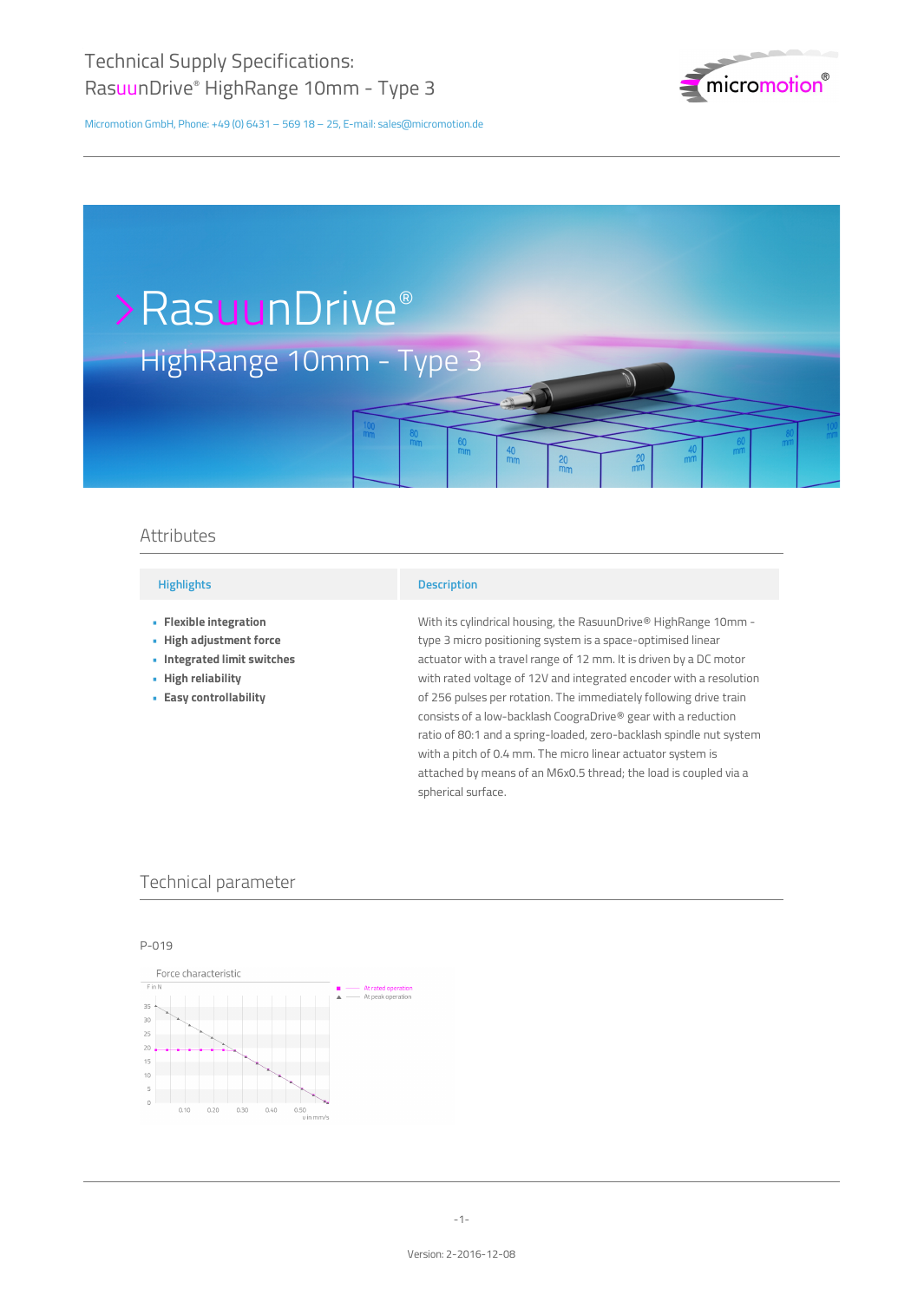

| Nr.       | Parameter                                                          | Symbol       | Value                             | <b>Hint</b> |
|-----------|--------------------------------------------------------------------|--------------|-----------------------------------|-------------|
| $P - 003$ | Ratio                                                              | i.           | 80:1                              |             |
| $P - 004$ | Self-locking                                                       |              | yes                               |             |
| P-005     | Travel range                                                       | S            | <b>12 mm</b>                      |             |
| P-008     | Repeatability unidirectional                                       |              | $1 \mu m$                         |             |
| P-009     | Repeatability bidirectional                                        |              | $5 \mu m$                         |             |
| P-010     | Accuracy                                                           |              | $12 \mu m$                        |             |
| $P - 012$ | Resolution                                                         |              | $0.01953 \mu m$                   |             |
| $P - 014$ | Lost motion                                                        |              | $5 \mu m$                         |             |
| $P - 015$ | Backlash                                                           |              | $0 \mu m$                         |             |
| P-016     | Rated force                                                        | F            | 19.2159 N                         |             |
| P-017     | Peak force                                                         | F            | 50 N                              |             |
| P-018     | Momentary peak force                                               | F            | 50 N                              |             |
| $P - 021$ | Rated input speed                                                  | $\Gamma$     | 10000 rpm                         |             |
| $P - 022$ | Maximum input speed                                                | $\Box$       | 14000 rpm                         |             |
| $P - 023$ | Rated speed                                                        | $\vee$       | $0.83333$ mm/ <sub>s</sub>        |             |
| $P - 024$ | Maximum speed                                                      | $\mathsf{V}$ | 1.16667 mm/ $_5$                  |             |
| P-034     | Lifetime for rated operation                                       |              | 500 h                             |             |
| P-035     | Radial backlash output shaft                                       |              | $0 \mu m$                         |             |
| P-036     | Axial backlash output shaft                                        |              | $0 \mu m$                         |             |
| $P - 044$ | Max. axial load on output shaft (non-operating, impulsive<br>load) | F            | 50 N                              |             |
| $P-055$   | Moment of inertia                                                  | I            | 742.01 * 10-4<br>gcm <sup>2</sup> |             |
| P-056     | Weight                                                             | m            | 23 <sub>g</sub>                   |             |
| P-057     | Min. permissible ambient temperature (non-operating)               | Τ            | $-20 °C$                          |             |
| P-058     | Min. permissible ambient temperature (operating)                   | Τ            | $-20$ °C                          |             |
| $P-059$   | Max. permissible ambient temperature (non-operating)               | Τ            | 85 °C                             |             |
| P-060     | Max. permissible ambient temperature (operating)                   | T            | 65 °C                             |             |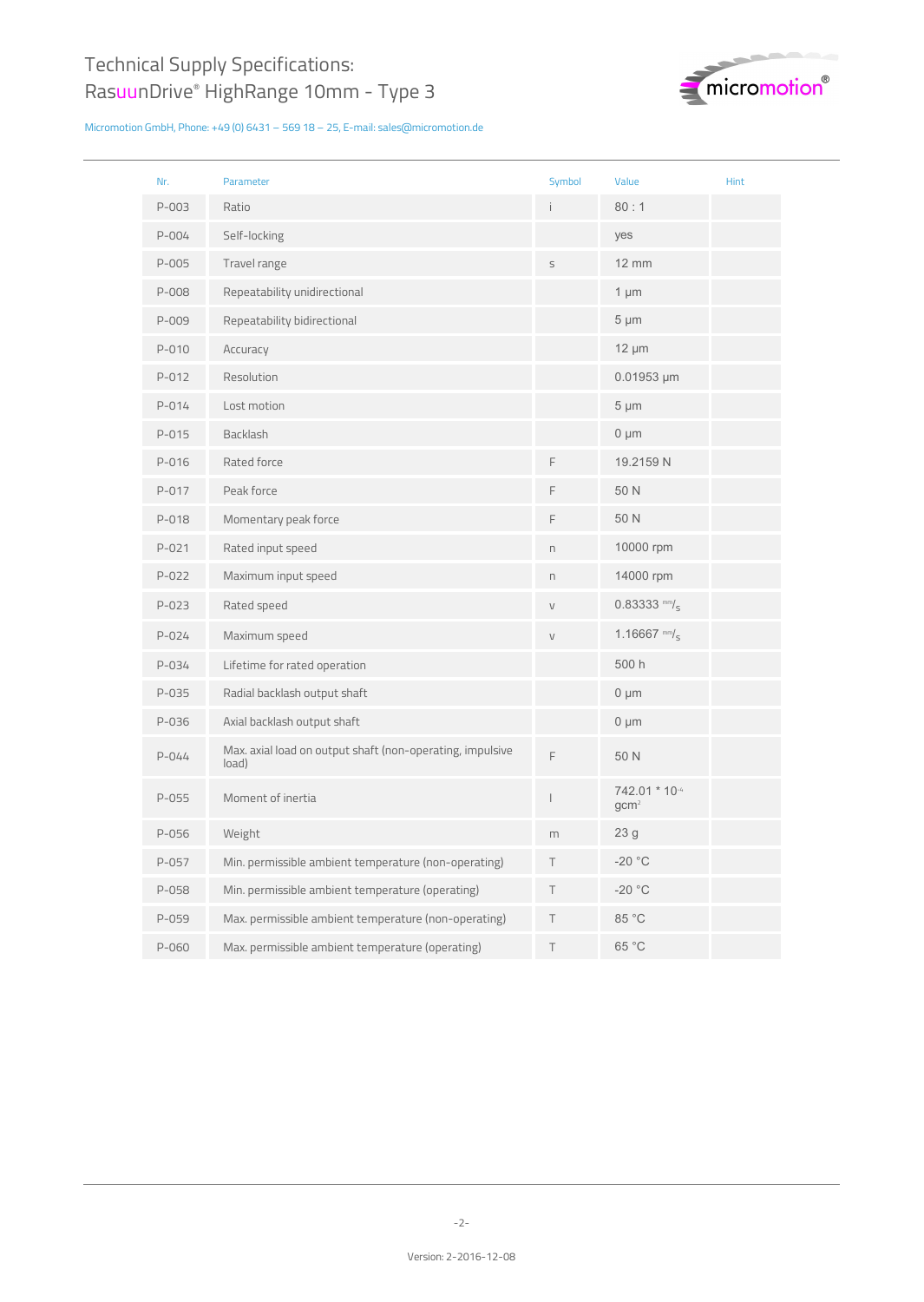

Additional technical data:

2 digital limit sensors integrated **•**

## Motor data: DC-Motor RE 10 12V 0.75W

| Nr.       | Parameter                                            | Symbol           | Value               | Hint |
|-----------|------------------------------------------------------|------------------|---------------------|------|
| $P-100$   | Motortype                                            |                  | <b>DC</b>           |      |
| $P-102$   | Maximum speed of motor                               | n.               | 14000 rpm           |      |
| $P-104$   | Speed constant of motor                              | Kn               | 1000 $\frac{mm}{V}$ |      |
| $P-106$   | Stall torque of motor                                | T                | 1.01 mNm            |      |
| $P-107$   | Torque constant of motor                             | Km               | $9.55$ mNm/ $_A$    |      |
| $P-108$   | No-load current of motor                             |                  | 5.37 mA             |      |
| $P-110$   | Max, continuous current of motor                     |                  | 81 mA               |      |
| $P-111$   | Rated voltage of motor                               | $\cup$           | 12V                 |      |
| $P-112$   | Phase resistance of motor                            | R                | 114 ohm             |      |
| $P-113$   | Inductance of motor                                  | L                | $0.92$ mH           |      |
| $P-114$   | Amplitude BEMF of motor                              | U                | 1 mV/rpm            |      |
| $P-118$   | Max. coil temperature of motor                       | T                | 85 °C               |      |
| $P-119$   | Thermal resistance of motor between coil and housing | $R_{th1}$        | 19.5 $\frac{k}{W}$  |      |
| $P - 120$ | Thermal resistance of motor between housing and air  | R <sub>th2</sub> | 45.5 $\frac{k}{M}$  |      |
| $P-121$   | Thermal time constant of the coil of the motor       | T <sub>W1</sub>  | 3160 ms             |      |
| $P-122$   | Thermal time constant of the housing of the motor    | T <sub>W2</sub>  | 108000 ms           |      |

#### Encoder data

| Nr.       | Parameter                          | Symbol | Value           | <b>Hint</b> |
|-----------|------------------------------------|--------|-----------------|-------------|
| $P - 201$ | Impulses per revolution of encoder |        | 256             |             |
| $P - 202$ | Channels of encoder                |        | A, A\, B, B\    |             |
| $P - 203$ | Frequency range of encoder         | f      | 320 kHz         |             |
| $P - 204$ | Operating voltage of encoder       | U      | $5 \pm 0.2$ V   |             |
| P-206     | Output current of encoder          |        | 5 <sub>mA</sub> |             |
| $P - 207$ | Signal/phase shifting of encoder   |        | $90\pm45$ °     |             |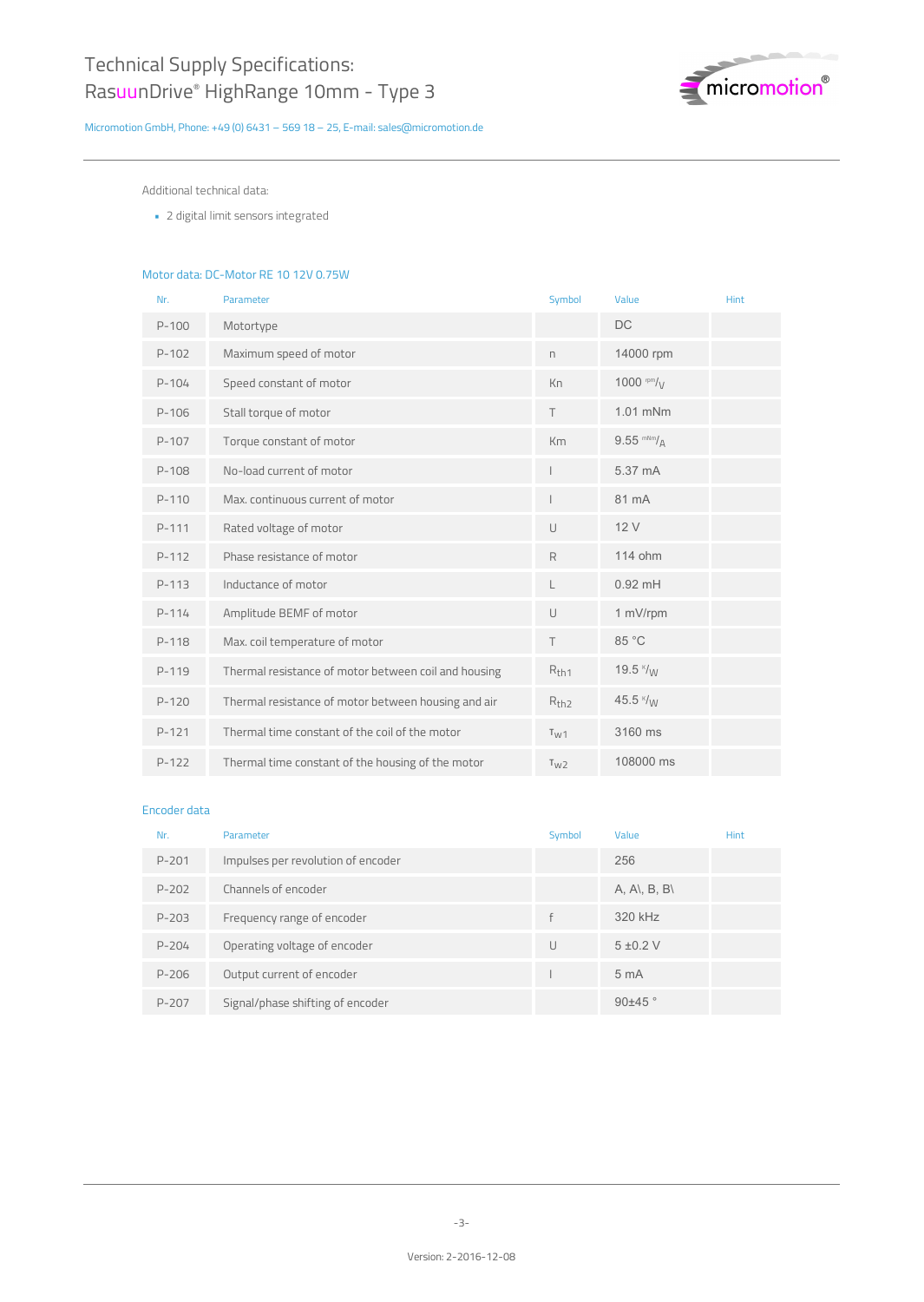

| Data limit switch                                            |                                       |        |                           |             |
|--------------------------------------------------------------|---------------------------------------|--------|---------------------------|-------------|
| Nr.                                                          | Parameter                             | Symbol | Value                     | <b>Hint</b> |
| $P - 302$                                                    | Configuration Limit switches          |        | n.c.                      |             |
|                                                              |                                       |        |                           |             |
| Spindle data: Precision spindle m 2x0.4 - 12 mm travel range |                                       |        |                           |             |
| Nr.                                                          | Parameter                             | Symbol | Value                     | <b>Hint</b> |
| $P - 402$                                                    | Pitch                                 | R      | $0.4$ mm                  |             |
|                                                              |                                       |        |                           |             |
| <b>Material information</b>                                  |                                       |        |                           |             |
| Nr.                                                          | Parameter                             | Symbol | Value                     | <b>Hint</b> |
| P-900                                                        | RoHS compliant                        |        | yes                       |             |
| P-901                                                        | Lubrication of output bearing gearbox |        | Longtime PD2              |             |
| P-903                                                        | Lubrication of gear component set     |        | Molykote BR 2<br>plus     |             |
| P-905                                                        | Lubrication of spindel-nut-system     |        | Fomblin<br>GRM60          |             |
| P-908                                                        | Material of gear component set        |        | <b>NiFe</b>               |             |
| P-909                                                        | Material of output bearing gearbox    |        | 1.4108 DIN<br>EN          |             |
| P-911                                                        | Material of bearing motor             |        | <b>Stainless</b><br>steel |             |
| P-912                                                        | Material of gearbox output side       |        | 1.4305 DIN<br>EN          |             |
| $P-914$                                                      | Material of motor housing             |        | Steel, black<br>coated    |             |
| P-917                                                        | Material of spindle                   |        | 1.4305 DIN<br>EN          |             |